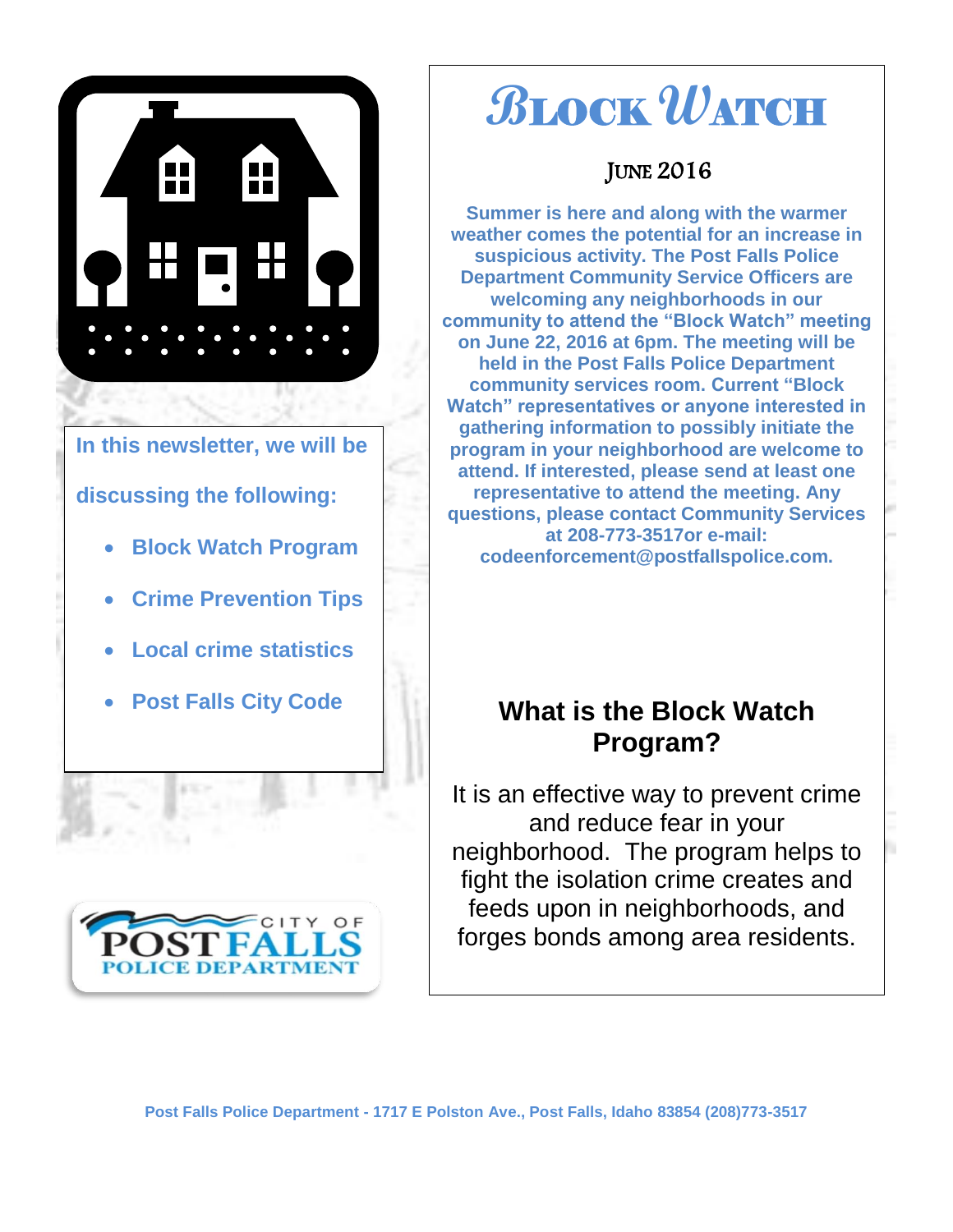# **Crime Prevention Tip**



**2015 Auto burglary statistics** In 2015, the Post Falls Police Department had 110 reported thefts from motor vehicles. This is down by 25.68% from 2014.



### **Avoid being a victim of an auto burglary**

Since the warmer weather is approaching, we tend to drive with our vehicle windows down for some fresh, cool air. At times we exit our vehicles in a rush to get inside our home from work and enjoy the nicer weather, forgetting to secure our vehicle. Keep the following in mind to prevent your vehicle from being targeted by criminal activity.

- Avoid leaving vehicle keys inside the vehicle
- Ensure all vehicle windows are rolled up and lock all vehicle doors
- Keep all valuables out of immediate visibility
- Secure garage door openers in a closed compartment
- Park in a secure garage when possible
- When parking in driveways during night time hours keep adequate lighting

**Keep in mind, victims of auto burglaries report incidents occurring both during daytime and night time hours.**